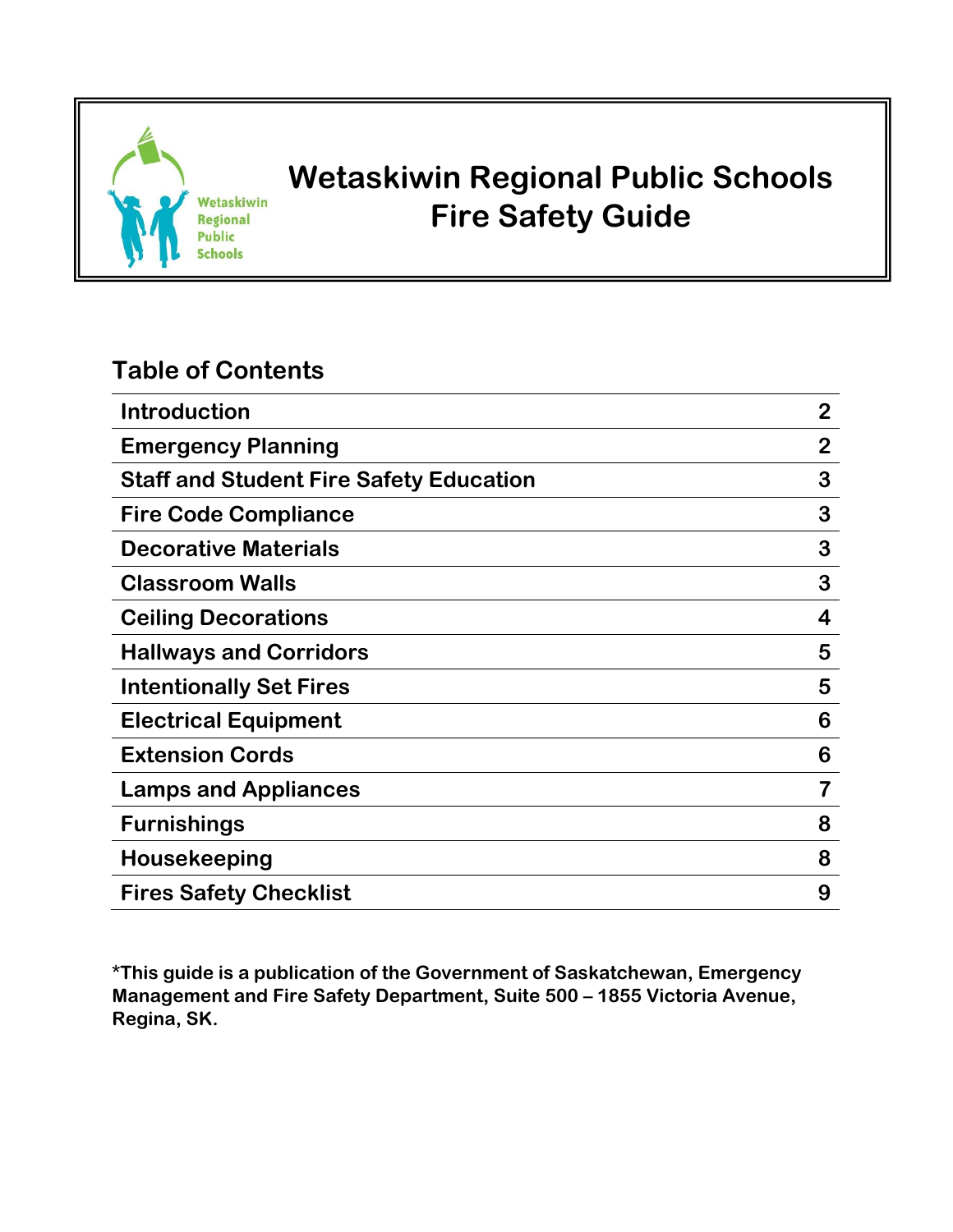| <b>Introduction</b>       | Schools present unique fire and life safety risks. School fires<br>fall into several categories. Cooking, heating, electrical and<br>intentionally set fires are the leading causes. Although<br>fatalities from school fires are thankfully rare - students and<br>staff do suffer injuries. Preventing school fires means taking<br>action in three areas. The first is emergency planning. The<br>second is education for staff and students about what<br>actions to take in case of fire. The third step is ensuring the<br>school building is kept fire-safe. The requirements in these<br>three areas are contained in the National Fire Code of<br>Canada (NFC). The NFC has been adopted by legislation in<br>Saskatchewan and applies to all school buildings and<br>facilities. |
|---------------------------|--------------------------------------------------------------------------------------------------------------------------------------------------------------------------------------------------------------------------------------------------------------------------------------------------------------------------------------------------------------------------------------------------------------------------------------------------------------------------------------------------------------------------------------------------------------------------------------------------------------------------------------------------------------------------------------------------------------------------------------------------------------------------------------------|
| <b>Emergency Planning</b> | Every school must have a fire safety plan as part of their<br>overall emergency planning. The plans include details on fire                                                                                                                                                                                                                                                                                                                                                                                                                                                                                                                                                                                                                                                                |

alarm procedures, building floor plans, staff duties in a fire emergency, exiting and holding fire drills – among many other details. The plans also help fire departments preplan their response to a school fire. Schools should work with their local fire departments when developing their fire safety plan.

Training in fire safety should go beyond preparing students for fire drills. Keeping a school fire‐safe is a day‐to‐day job. Staff and students need to know about the causes of fires and how they can prevent one at their school. **Staff and Student Fire Safety Education** 

More Information

The National Fire Protection Association (NFPA) has excellent materials to help educators in a wide range of fire safety topics.

Visit: http://www.nfpa.org/safety-information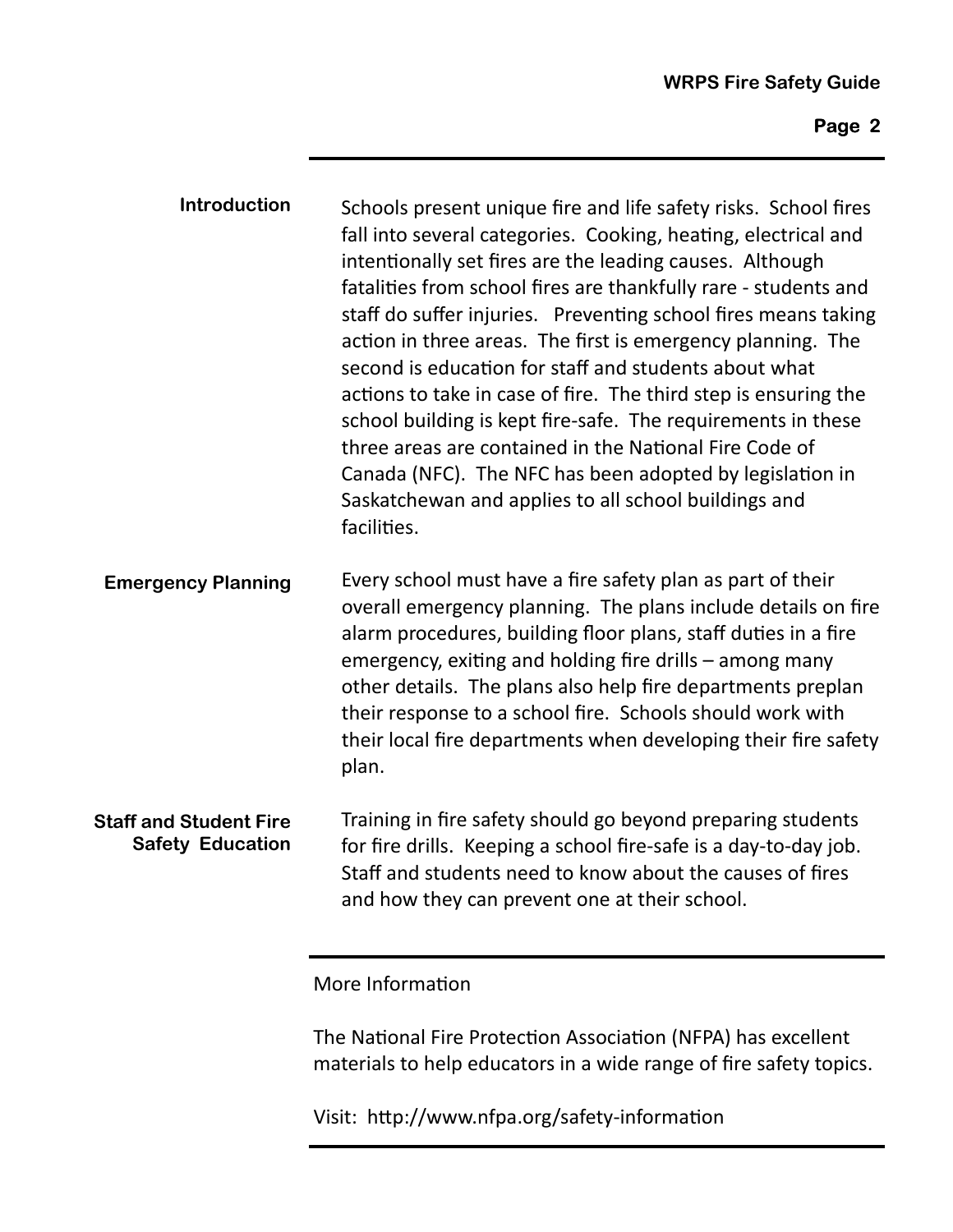Fire happens when a source of heat and a material that will burn come together. The amount of flammable and combustible material in any area of a school building must be controlled. Sources of heat and potential ignition must also be controlled. **Fire Code Compliance** 

Decorative materials are considered to be anything applied over the existing wall or ceiling finishes. That includes everything from bulletin boards to things like posters, sports banners, maps, photographs and artwork. The NFC says all decorative materials must have the same resistance to the spread of fire as the walls and ceilings of the building. **Decorative Materials** 



A 20% guideline has been adopted by many school boards. That means no more than 20% of the wall space in a classroom can be covered with decoraƟve material. Floors and ceilings account for about 60% of the total surface area in a classroom. Of the remaining 40% about half is taken up with marker boards, windows and doors. The remaining 20% of the surface area in the room may be used for decorative materials. Areas on and around doors and windows must not be used. There is no exemption for seasonal decorations.



*Excessive combusƟble materials* 

#### **Classroom Walls**

*BulleƟn boards are the preferred way to mount decoraƟve materials. The boards can be sized so they don't exceed the 20% guideline. DecoraƟons that sƟck out from bulleƟn boards should be avoided, they can spread fire much more quickly than paper items secured flat to the board surface.*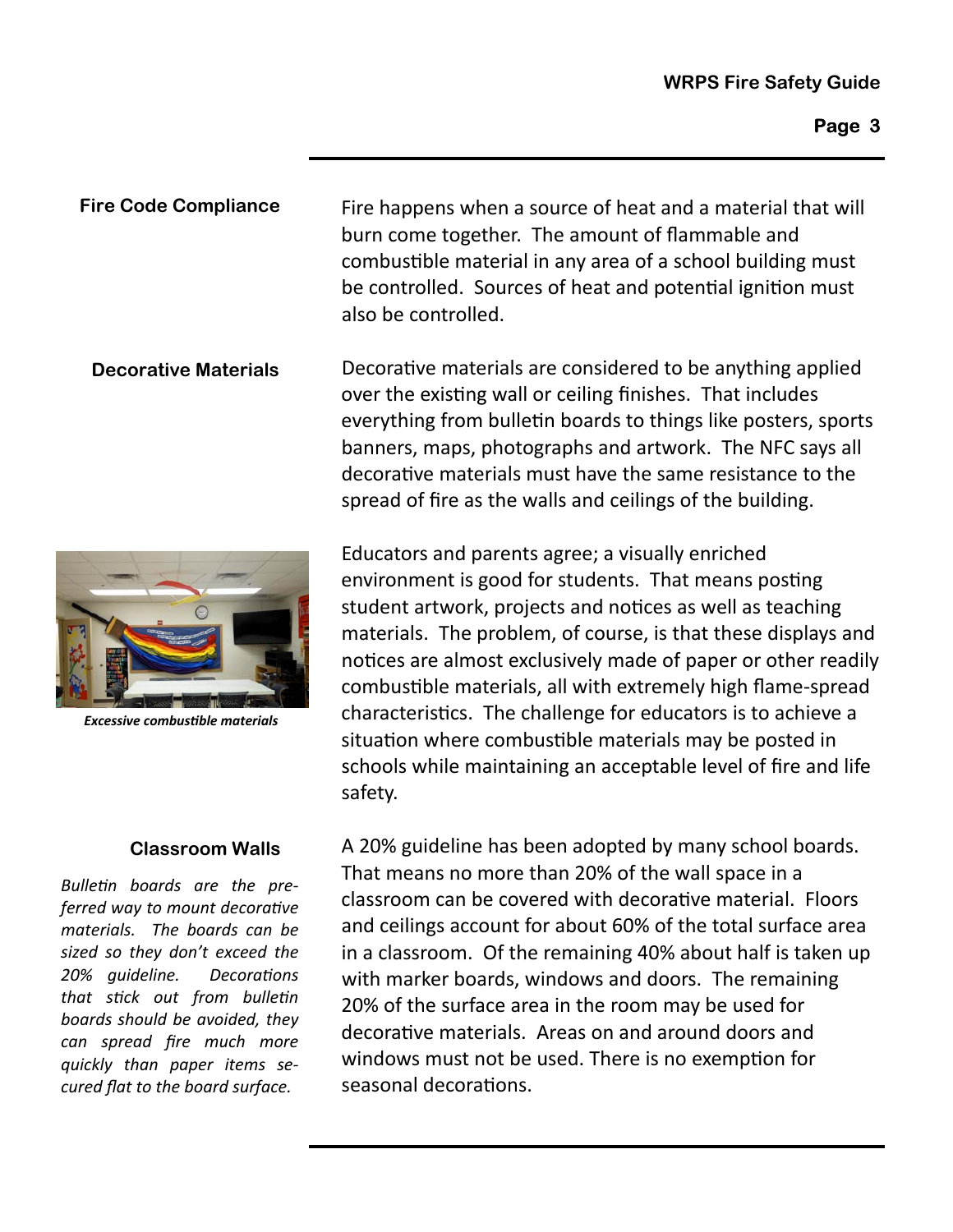#### **Ceiling Decorations**



*Proper use of ceiling Ɵles* 



*Dangerous hanging materials* 

*Hanging decoraƟve material will quickly spread a fire across an enƟre room. Burning debris will drop down onto students. Paper, furnishings and other combusƟbles will be ignited. Safe exit through classroom doors may be blocked.*

Ceilings in most classrooms are made up of suspended acoustic tiles. These tiles play a role in preventing the smoke from a fire getting into hidden spaces above the ceiling. Like every other surface in a classroom the tiles must be resistant to the spread of fire. Painting ceiling tiles with water-based paint will not affect how the tile resists fire. Oil paints and other combustible finishes may not be used. Any tile removed for painting must be replaced immediately with a temporary tile. The suspended ceiling must always be complete with no holes or missing tiles.

When a fire is located close to the floor or in a corner there are usually safe pathways out of the classroom ‐ as long as the fire is caught early. But fires overhead, burning in suspended materials can quickly block escape. Suspended items will spread a fire across an entire room, dropping down burning material to ignite new fires on desks, furniture and other combustibles.

Nothing should be hung from the ceiling in any part of a school. This is particularly important in schools with fire sprinklers. Material suspended from the ceiling will interfere with the proper function of the sprinklers, limiting their effectiveness.

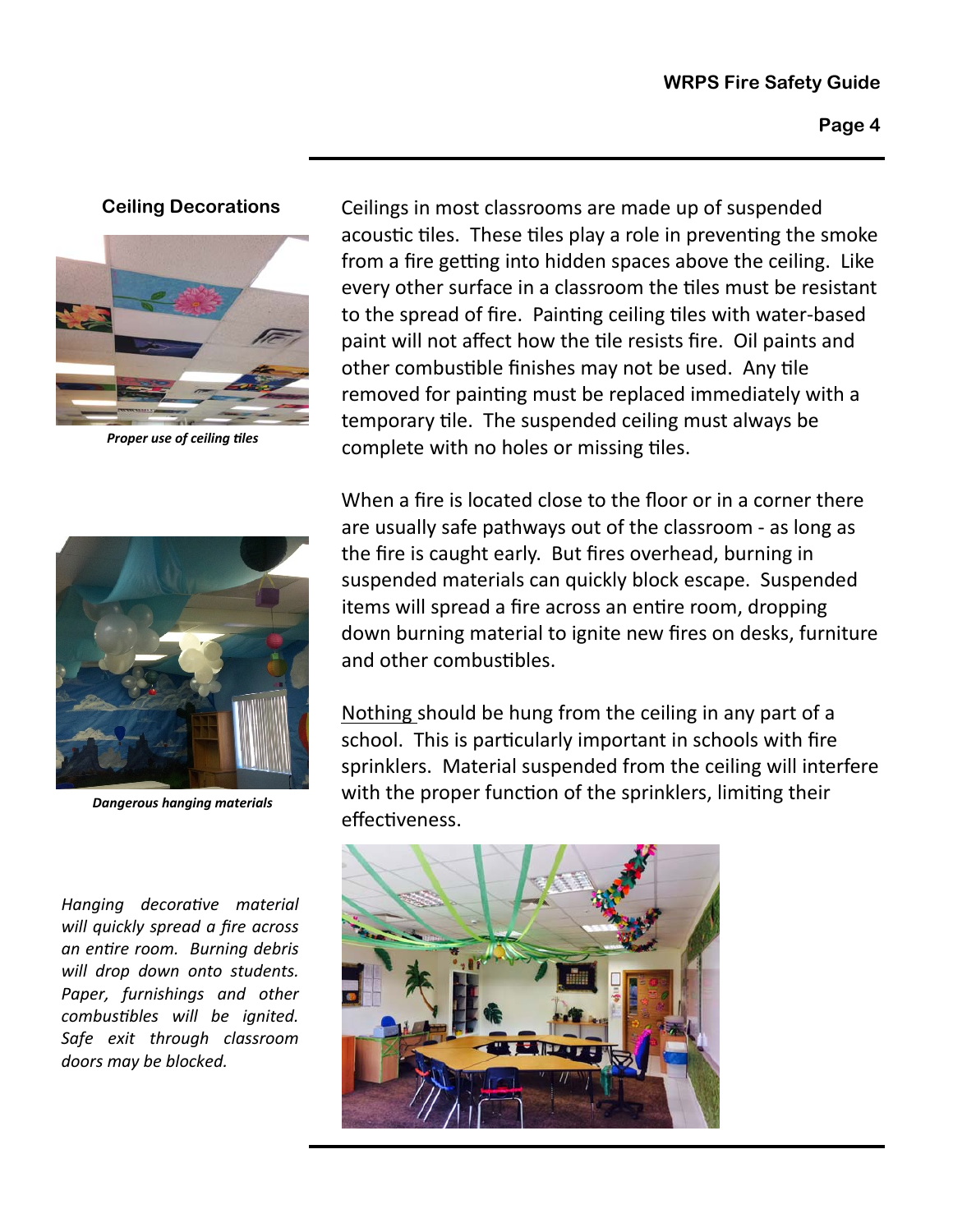### **Hallways and Corridors**



*A hazardous amount of combusƟbles* 

*Exit doors, fire alarm pull sta-Ɵons, fire exƟnguishers and hose cabinets must remain unobstructed and free of decora-Ɵons.*

Hallways are usually the only means of exit from a school. Decorative material should be kept to a minimum  $-$  in any case no more than 10% of the wall area. Materials should also be kept at least 1m (3 feet) from room doorways and exit doors. Care must be taken not to obscure exit signs. Materials put up in locked glass‐fronted wall display cabinets do not count in the 10% calculation because they are safe from ignition.

It is essential that hallways not be blocked by furniture, appliances or combustible materials. In no case may the width of a hallway be reduced to less than the width of the exit doors serving the hallway.



*Hallway clear of obstrucƟons and fire hazards* 

#### **Intentionally Set Fires**

*Even* the *smallest intentionally set fire must be reported to the local fire department and police. PosiƟve, skilled interven-Ɵon - parƟcularly with very young fire seƩers - is essenƟal.* 

Student fire‐play accounts for about 25% of fires in elementary schools and up to 40% of fires in high schools. Care should be taken to remove decorative materials from areas were students can gather unobserved by staff. Many schools have policies that prohibit students from bringing matches and lighters to school.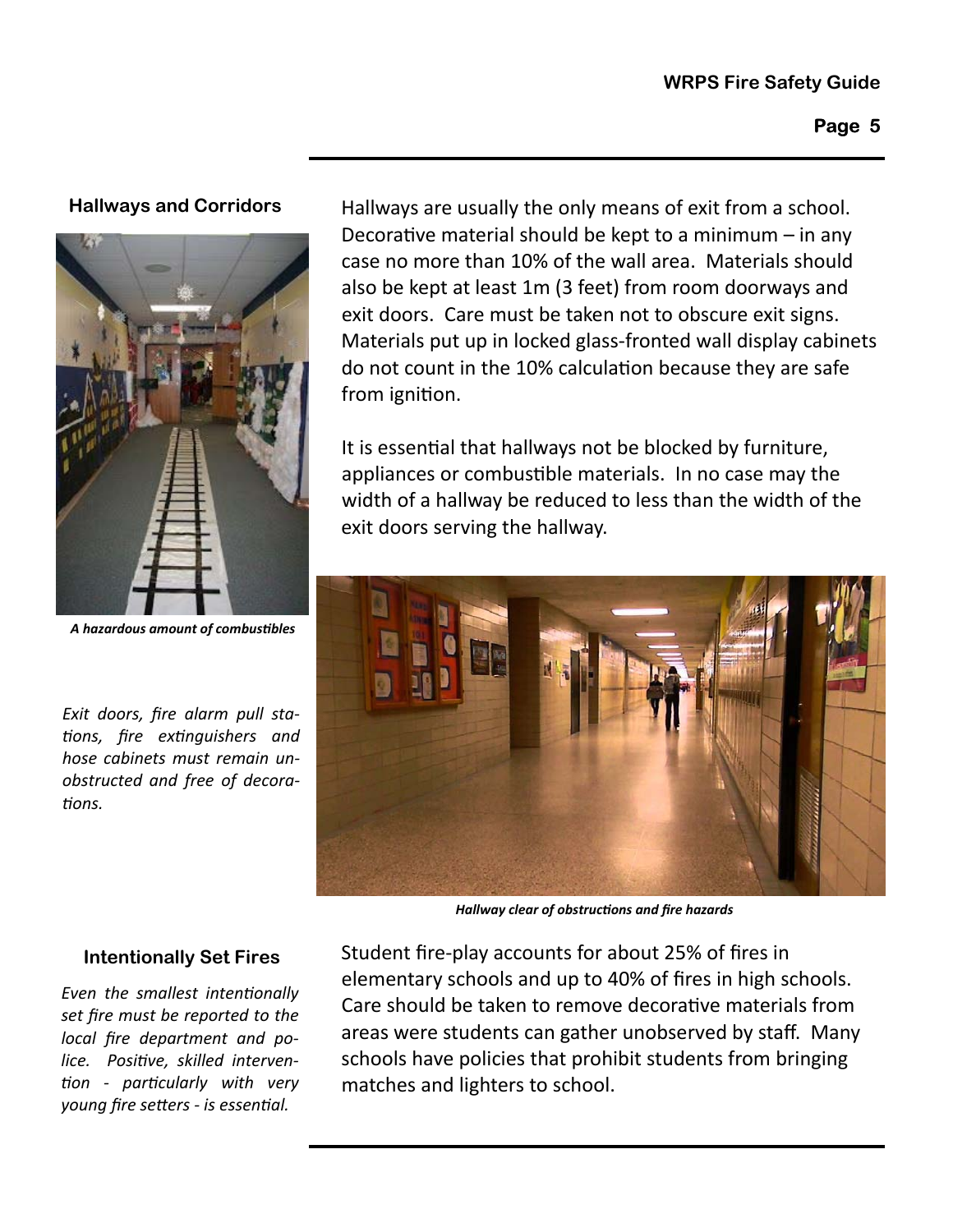#### **Electrical Equipment**

#### **Extension Cords**



*Overloaded power bar* 

*There's only so much power to go around. Trying to draw too much electricity from an outlet will heat the wires. Problems appear where the current draw is the highest - like at a power bar or at the plugs of an extension cord. Carefully touch cords to see if they are warm. If so unplug and reduce the load.*



**Extension cord electrical arc damage Serious electrical hazard Serious electrical hazard Serious electrical hazard** 

For a fire to start a source of heat must be brought into contact with something that will burn. There doesn't have to be open flame. An overheated extension cord left in contact with a stack of papers will dry out the paper over time, eventually igniting a fire. All fire safety measures in schools are designed to keep potential sources of ignition away from combustible materials.

Misuse of electrical cords and devices is a pressing concern. Overloaded power bars and outlets can be found in most classrooms. There are many more electronic devices in classrooms now than just a few years ago. Lamps, aquariums, battery chargers and even decorative light strings are now found in schools. Most often these devices are plugged into extension cords or power bars. Drawing too much current from an outlet can lead to overheating, providing a source of ignition.

Extension cords may not be used as permanent wiring. These cords are intended for temporary use. They can become damaged or over‐heated and lead to a fire. Of particular concern are cords run up walls and across ceilings or those located under or behind furniture. Computers, monitors, lamps and other equipment should be plugged

directly into a wall outlet or into a single power bar. No outlet should supply more than one power bar. Power bars must have a circuit breaker and an on/off switch.

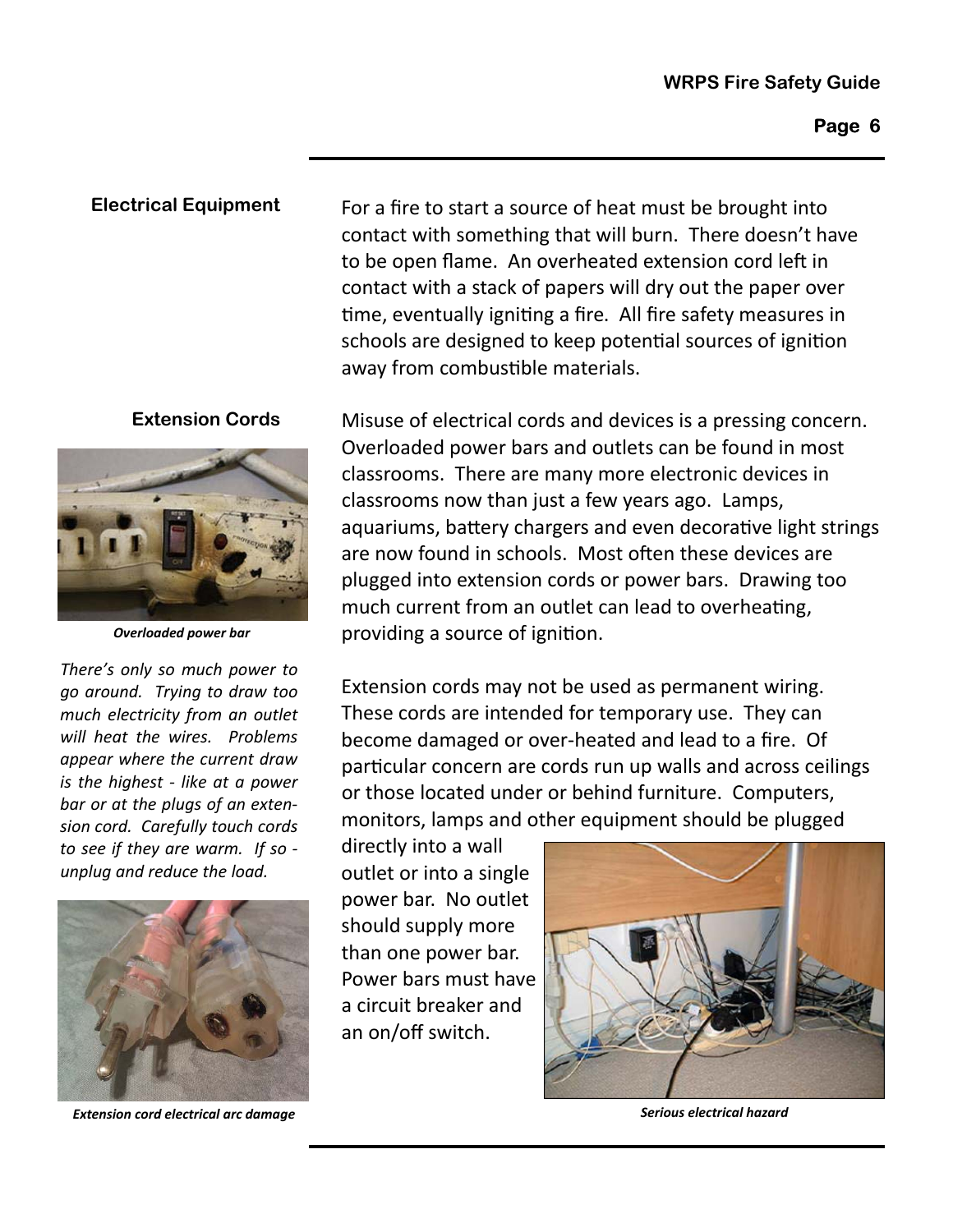#### **Lamps and Appliances**



*Scorched by over‐waƩage bulb* 



*Maximum allowed waƩage label* 



*Appliances not allowed in classrooms* 

Many lamps designed for use in the home are not safe for use in school classrooms. Lamps and other lighting devices must meet several requirements. Lamps should be permanently mounted or used where they cannot be knocked over. To be acceptable the bulb protector and/or shade must be non-combustible. Halogen and other highheat lamps may not be used.

Lamps will have a label indicating a maximum wattage for incandescent bulbs. Never use a bulb with a higher wattage rating than indicated on the lamp. Don't use lamps with a rating higher than 60 watts. Lamps must not be plugged into extension cords. Low‐heat LED bulbs are the preferable choice.

Compact florescent light bulbs (CFL's) are in common use. CFL packaging will indicate an equivalent wattage rating compared to an incandescent bulb. Again, never use a bulb with a higher wattage rating than indicated on the lamp. When CFL's fail they often produce some smoke. If you see smoke unplug the lamp and allow 20 minutes for the CFL bulb to cool before replacing it.

Decorative light strings, like Christmas lights should not be used. They cannot be hung from ceilings or surface mounted in contact with any combustible material like poster board.

Cooking appliances cannot be used in classrooms or hallways. Microwaves, hot plates and other cooking appliances must be used only in rooms or areas set aside for cooking.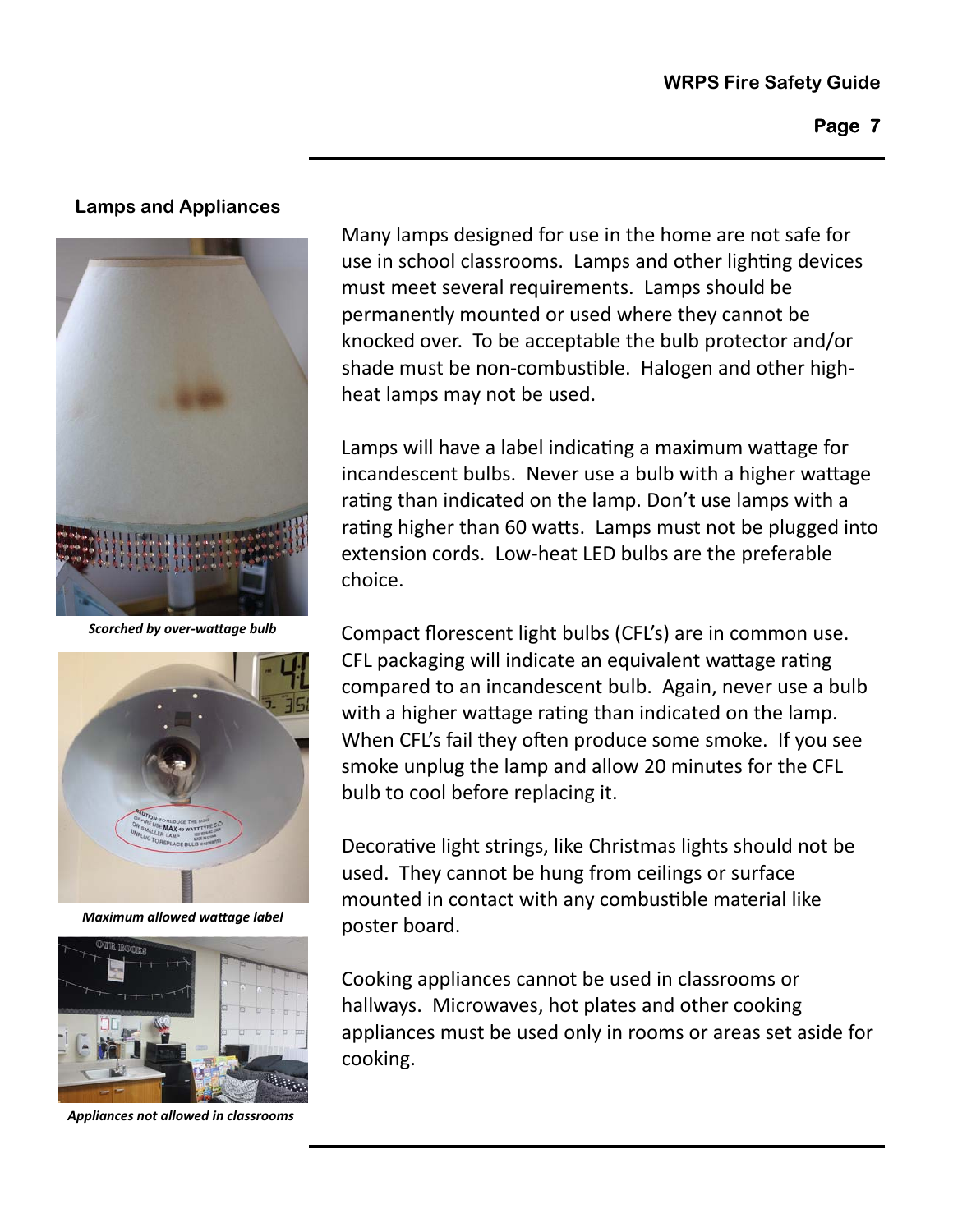#### **WRPS Fire Safety Guide**

#### **Furnishings**



*Excessive combusƟble fabrics* 

#### **Housekeeping**



*Improper storage* 

**Fire Safety Checklist**  *to flame and heat exposure. It The NaƟonal Fire Code requires drapes, curtains and other decoraƟve materials, including tex-Ɵles conform to ULC Standard S109. The standard sets out how resistant fabrics must be also details how much smoke may be produced. All fabrics used in schools must meet the S109 standard*

The NFC sets standards for the fire safety of fabrics and upholstery. Most furniture, carpets and draperies used in homes don't meet these requirements. In schools all fabrics must have a flame resistance rating. Acceptable materials will have a tag indicating they meet the appropriate Underwriter's Laboratories of Canada (ULC) standard. Fire resistance ratings are most often achieved by a combination of safe fabrics and use of flame retardant treatments. Over time the retardants break down and have to be renewed.

Classroom supplies must be kept in closed cabinets or out of reach of students. Material stored on top of bookcases or cupboards must be no closer than 1m (3 feet) from the ceiling. In sprinklered buildings a 0.5m (18 inches) clearance must be kept around and below sprinkler heads. Clutter should be kept to a minimum. Many intentional school fires are set in accumulations of paper and other refuse. Collections of paper also play a role in many electrical fires. Proper storage, away from sources of ignition greatly reduces the risk of a classroom fire.

The need for good housekeeping applies to custodial and maintenance work as well. Flammable and combustible materials must be stored in appropriate rooms. Cleaning materials and other combustibles must not be stored in furnace, mechanical or electrical rooms. Gasoline and propane may not be stored inside school buildings.

Use the attached checklist to grade the fire safety of your classroom. Creating a fire-safe learning environment doesn't have to take a lot of time or effort.